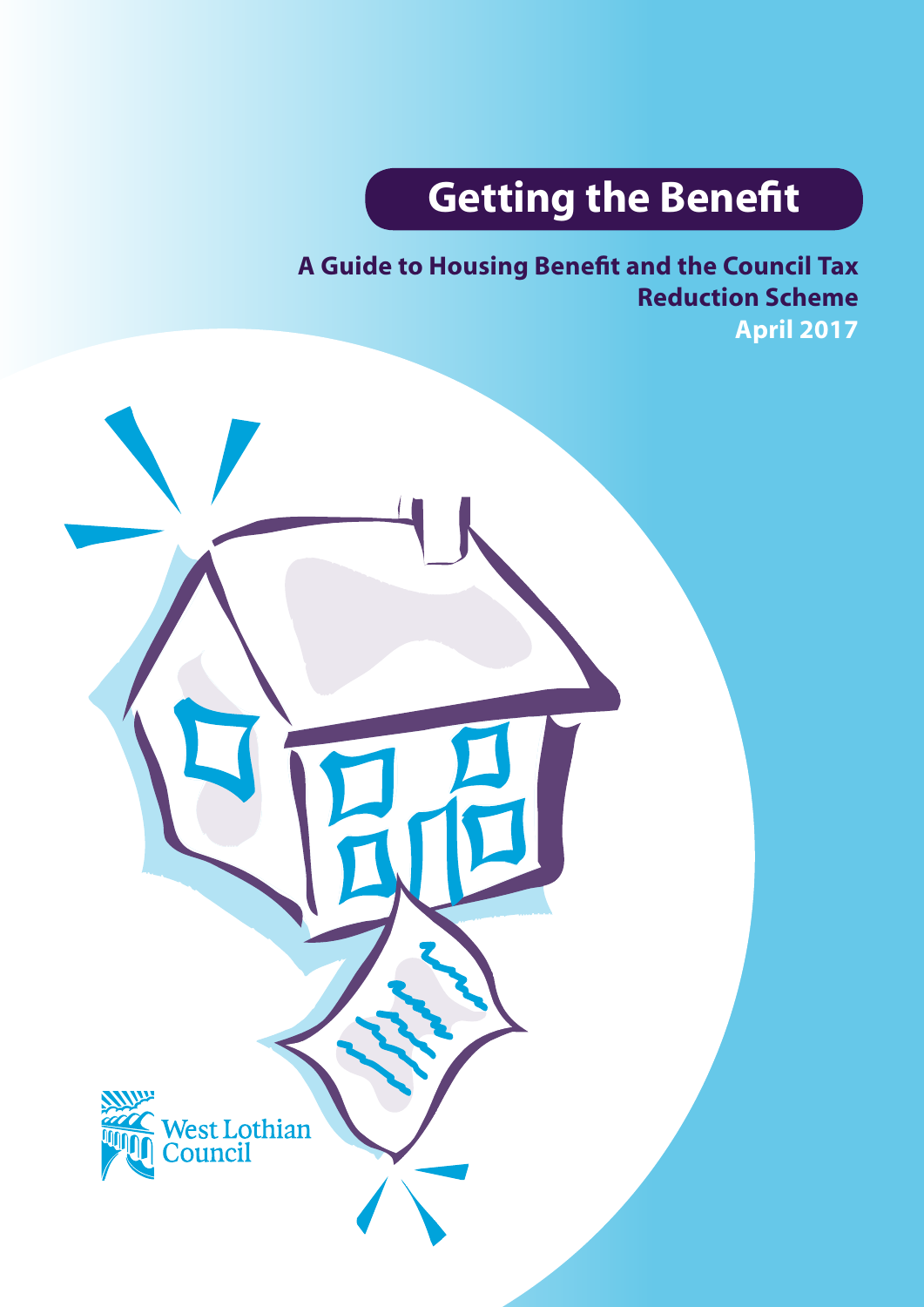# **Your local Council Information Service Centres**

| Armadale<br>1/3 East Main Street<br>Mon, Tues, Thurs<br>Wed<br>Fri                                                                                                                                 | $8.30$ am $- 5.00$ pm<br>$8.30$ am $- 3.00$ pm<br>$8.30am - 4.00pm$   | <b>Blackburn Connected</b><br>The Mill Centre<br>Mon<br>$9.00am - 5.00pm$<br><b>Tues</b><br>$9.00am - 7.00pm$<br><b>Wed</b><br>$9.00am - 3.00pm$<br><b>Thurs</b><br>$9.00am - 7.00pm$<br>Fri<br>$9.00am - 5.00pm$<br>Sat | $9.30$ am - 12.30pm                                                   |
|----------------------------------------------------------------------------------------------------------------------------------------------------------------------------------------------------|-----------------------------------------------------------------------|--------------------------------------------------------------------------------------------------------------------------------------------------------------------------------------------------------------------------|-----------------------------------------------------------------------|
| <b>Broxburn</b><br><b>Strathbrock Partnership Centre</b><br>189a West Main Street<br>Mon, Tues, Thurs<br>Wed<br>Fri                                                                                | $8.30am - 5.00pm$<br>$8.30am - 3.00pm$<br>$8.30am - 4.00pm$           | <b>Bathgate</b><br>Partnership Centre, Lindsay House<br><b>South Bridge Street</b><br>Mon - Thurs<br>Fri                                                                                                                 | $8.30am - 5.00pm$<br>$8.30$ am - $4.00$ pm                            |
| Fauldhouse<br><b>Partnership Centre</b><br><b>Lanrigg Road</b><br>Mon, Tues, Wed,<br>Thurs, Fri                                                                                                    | $9.30$ am $- 6.00$ pm                                                 | Linlithgow<br><b>County Buildings</b><br>Mon, Tues, Thurs<br>Wed<br>Fri                                                                                                                                                  | $8.30$ am – 5.00pm<br>$10.30$ am $- 5.00$ pm<br>$8.30$ am - $4.00$ pm |
| <b>Carmondean Connected</b><br><b>Carmondean Centre, Deans</b><br>Mon, Fri<br>$9.00am - 6.00pm$<br><b>Tues, Thurs</b><br>$9.00am - 8.00pm$<br>Wed<br>$9.00am - 6.00pm$<br>$9.00am - 1.00pm$<br>Sat |                                                                       | <b>West Lothian Connected</b><br>Arrochar House - Livingston<br>Mon, Tues, Thurs<br>$8.30am - 5.00pm$<br>Wed<br>$10.00am - 5.00pm$<br>Fri<br>$8.30am - 4.00pm$                                                           |                                                                       |
| West Calder<br>24-26 Main Street<br>Mon, Tues, Thurs<br>Wed<br>Fri                                                                                                                                 | $8.30$ am $- 5.00$ pm<br>$10.30$ am - 5.00pm<br>$8.30$ am $- 4.00$ pm | Whithurn<br><b>5 East Main Street</b><br>Mon, Tues, Thurs<br>Wed<br>Fri                                                                                                                                                  | $8.30$ am – 5.00pm<br>$8.30am - 3.00pm$<br>$8.30am - 4.00pm$          |

### **For further advice you can telephone our Customer Service Advisors on 01506 280000**

For people who are deaf or hard of hearing we have a Textphone facility which is:

Textphone to Textphone **018001 01506 591652** Standard Phone to Textphone **018002 01506 591652**

In addition, West Lothian Council's Advice Shop provides advice on all aspects of state benefits. Advice Surgeries operate throughout West Lothian.

For further details of times and venues call the **Advice Line** on **01506 283000**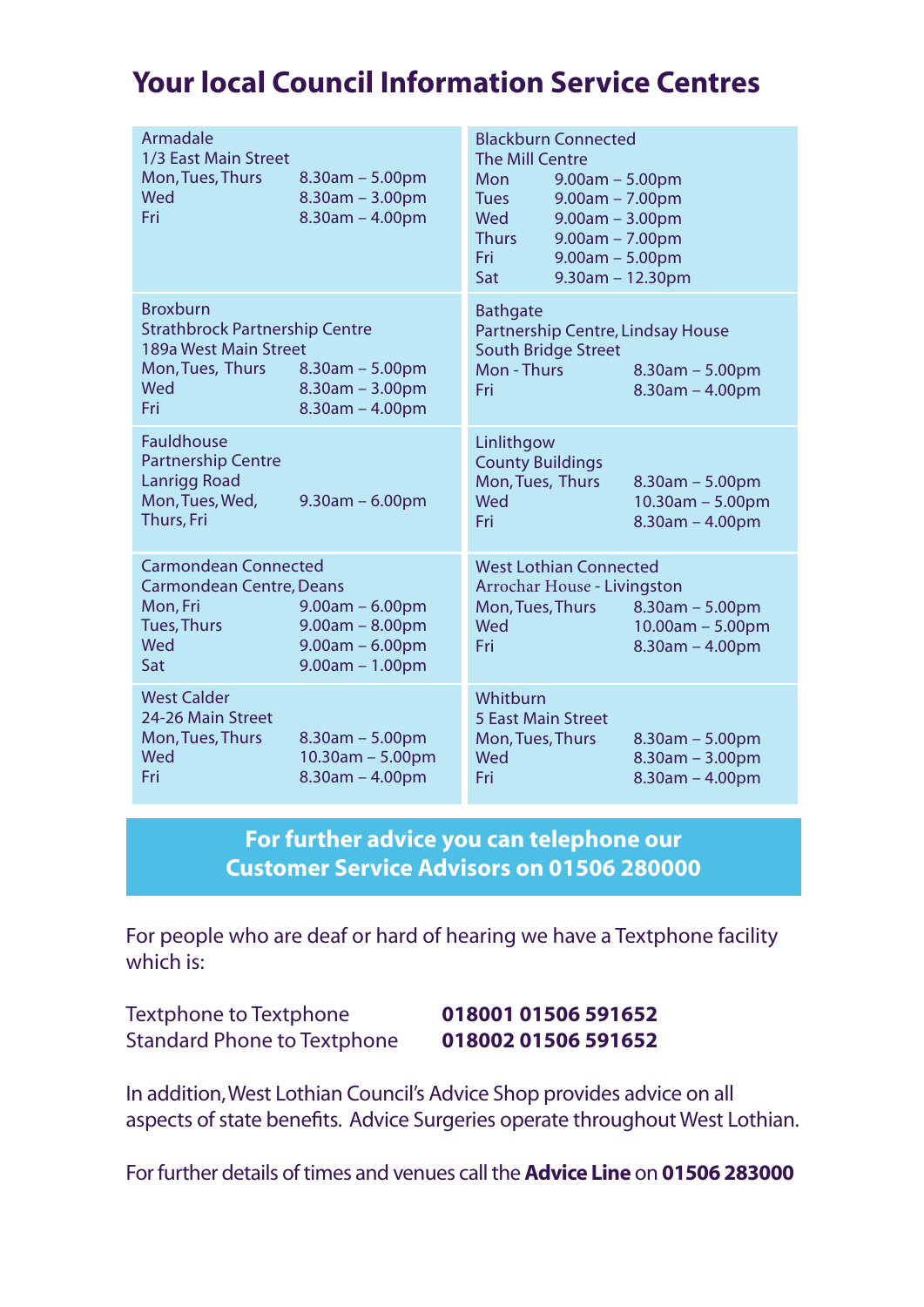# **Getting help with your Rent and Council Tax**

In this booklet we explain how we work out Housing Benefit and the Council Tax Reduction award.

#### **• Non dependant deductions**

If you have non-dependants, usually adult sons or daughters or friends, living in your house then they are expected to contribute to your rent and council tax costs. A non-dependant deduction is made from your Housing Benefit award or your Council Tax Reduction Award. These deductions are increasing this April. We tell you more about this on pages 2 and 3 of this booklet.

#### **• Council Tax Reduction scheme**

From April 2013 Council Tax Benefit has been replaced by the Council Tax Reduction scheme which helps people on low incomes with their Council Tax bills.

The maximum council tax that is eligible for the reduction award does not include water and sewerage charges.

You must still tell us immediately about any changes in your circumstances which occur during the year which might mean we need to recalculate your award. More details about the changes of circumstances you need to tell us about to keep your Council Tax Reduction award and your Housing Benefit award correct are given in this booklet.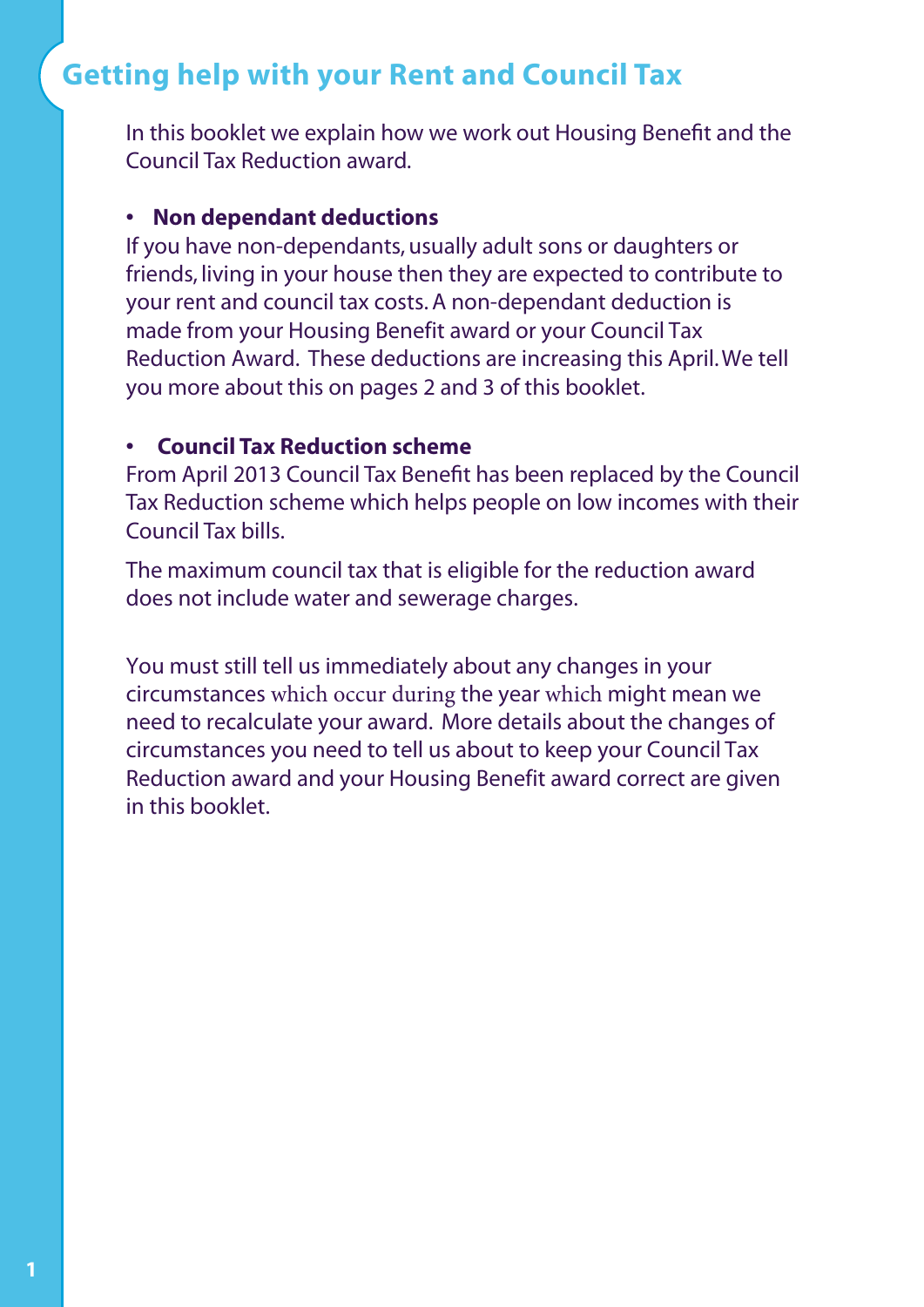### **From April 2017 Non-Dependant Deductions are increasing**

This change applies to most tenancies where there is a non dependant.

Tenants of private landlords who have a non-dependant will be affected.

Council tenants and tenants of Housing Associations will also be affected by this change.

It affects people of working age and people who have reached pension age.

Owner – occupiers who receive help with their council tax bills through the Council Tax Reduction scheme will also be affected – if they have a Non-Dependant staying with them.

Some disabled people and those who receive the care component of Disability Living Allowance or the daily living compnent of Personal Independence payment will not be affected.

**Non-Dependants** are adults (aged 18 or over) who live with you but are not joint-tenants or your partner. Usually they are adult sons or daughters or other family or friends who live in the house with you.

If you have any non-dependants staying with you they are expected to contribute towards your rent or council tax.

**Non-Dependant Deductions** are amounts of money by which your Housing Benefit award or Council Tax Reduction award is reduced depending on the income any non-dependant has.

These amounts are set by the Government and change each year.

**This means that those affected by non-dependant deductions will lose a larger proportion of their Housing Benefit and Council Tax Reduction from April this year.**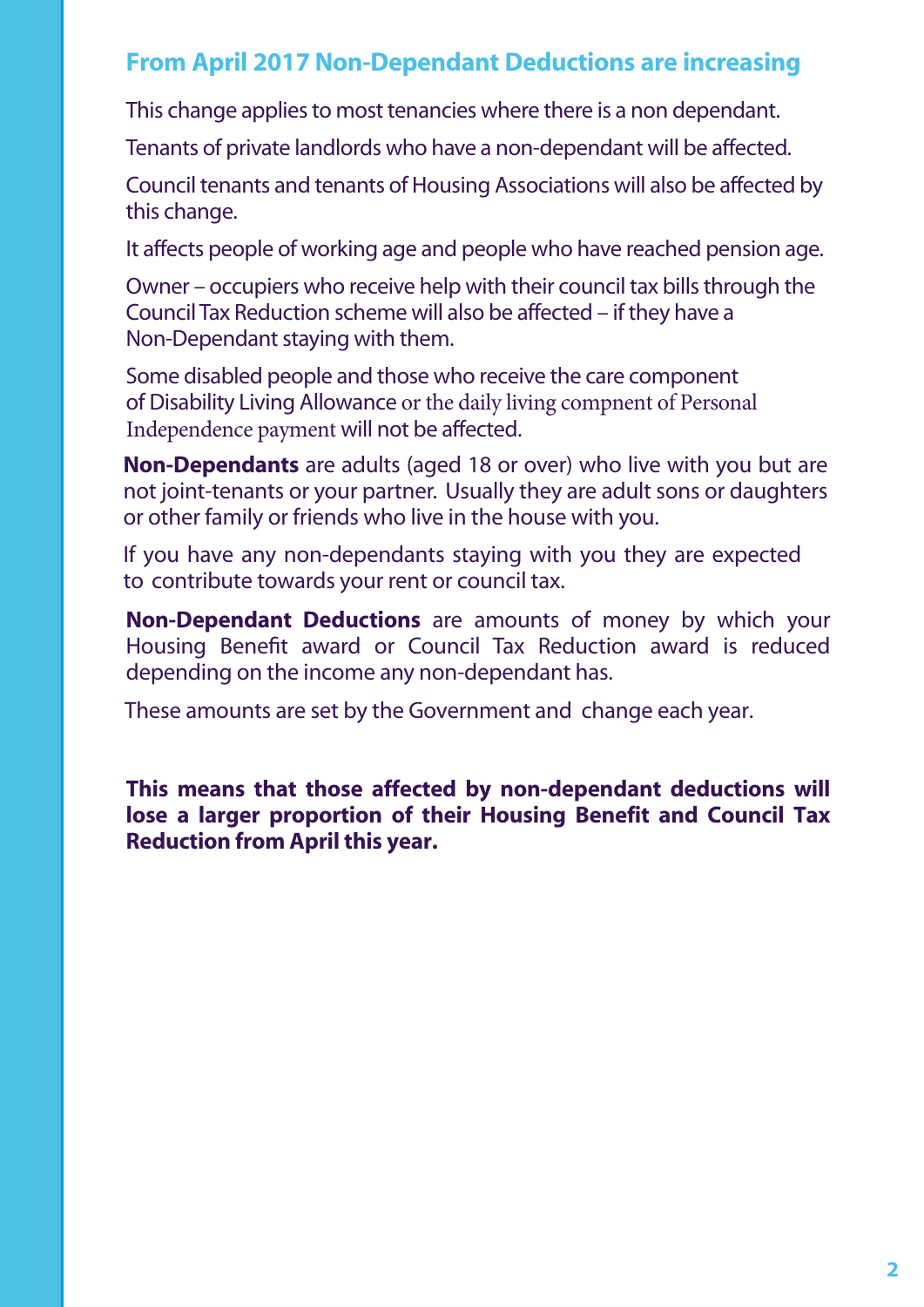# **New rates of Non-Dependant Deductions from April 2017**

| <b>Non-Dependant</b><br><b>Income</b>                                                                                                                                | <b>Wkly Deduction</b><br>from the award of<br><b>Housing Benefit</b> | <b>Wkly Deduction</b><br>from the Council Tax<br><b>Reduction award</b> |
|----------------------------------------------------------------------------------------------------------------------------------------------------------------------|----------------------------------------------------------------------|-------------------------------------------------------------------------|
| Aged 18 to 24 in receipt of Income<br>Support or Job Seekers Allowance (IB)<br>or Employment and Support<br>Allowance (IR) or Universal Credit<br>(no earned income) | Nil                                                                  | Nil                                                                     |
| Others aged 18 or over not in<br>remunerative work                                                                                                                   | £14.80                                                               | £3.95                                                                   |
| Aged 25 and over in receipt of Income<br>Support or Job Seekers Allowance (IB)<br>or Employment and Support<br>Allowance (IR)                                        | £14.80                                                               | Nil                                                                     |
| Aged 18 or over earning less<br>than £136 weekly                                                                                                                     | £14.80                                                               | £3.95                                                                   |
| Aged 18 or over earning £129 to<br>£188.99 weekly                                                                                                                    | £34.00                                                               | £3.95                                                                   |
| Aged 18 or over earning £136<br>to £258.99 weekly                                                                                                                    | £46.65                                                               | £7.85                                                                   |
| Aged 18 or over earning £259 to<br>£345.99 weekly                                                                                                                    | £76.35                                                               | £7.85                                                                   |
| Aged 18 or over earning £346 to<br>£429.99 weekly                                                                                                                    | £86.95                                                               | £9.95                                                                   |
| Aged 18 or over earning £430 or<br>more weekly                                                                                                                       | £95.45                                                               | £11.90                                                                  |

# **Maximum rent for benefit purposes**

If you are entitled to Housing Benefit we first need to work out what your weekly **eligible** rent is.

This is the amount of your rent that is eligible for Housing Benefit. It may be less than your actual rent if your rent includes charges for services like heating or meals, or garage or insurance charges. We have to deduct these charges from your rent before we start working out your Housing Benefit.

There are also limits on the amount of rent that Housing Benefit can cover: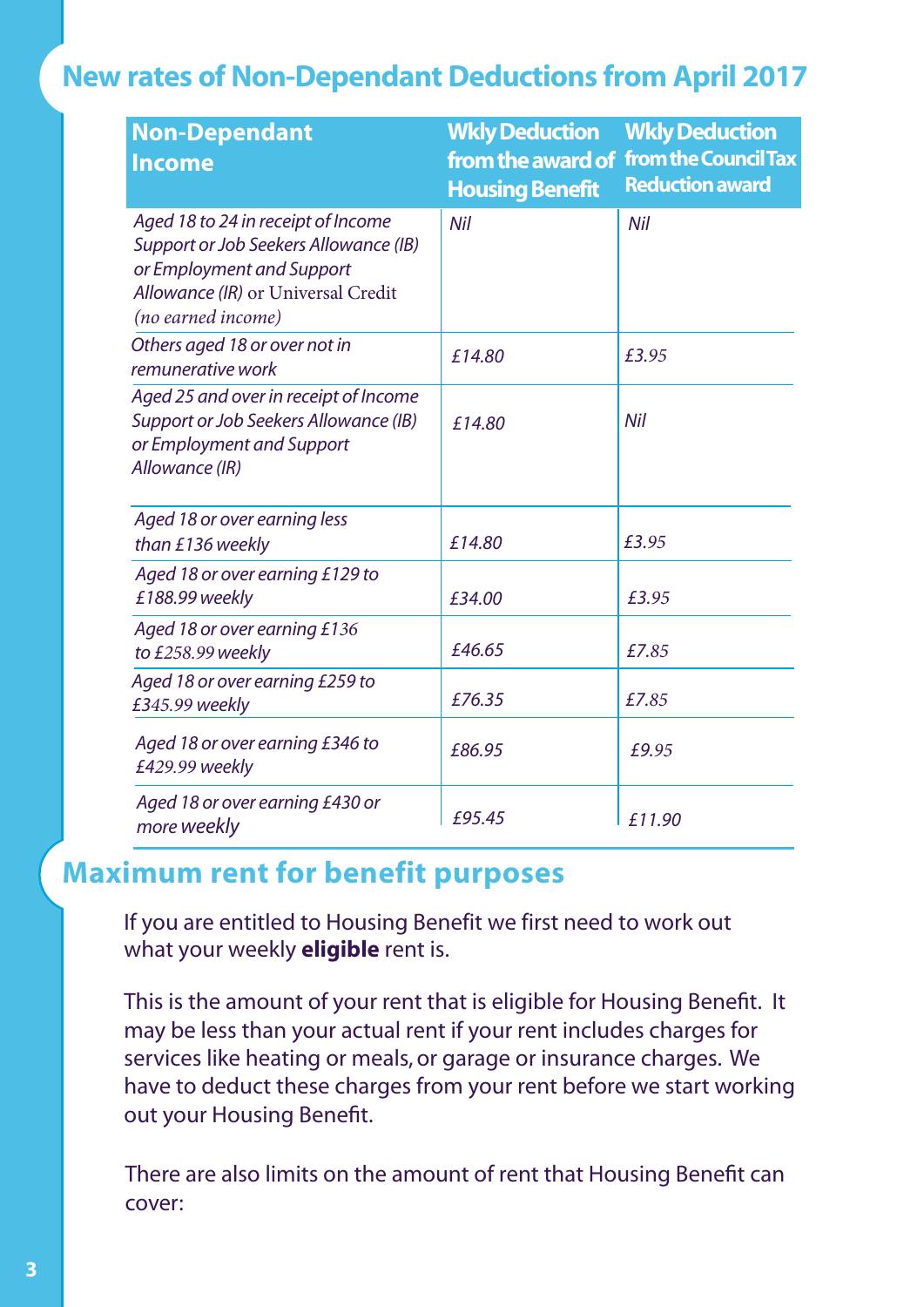# **Eligible rent for tenants renting from private landlords**

For tenants of private landlords, the eligible rent is usually limited to the Local Housing Allowance rate set by the Rent Officer. Under the Local Housing Allowance a tenant is entitled to the following number of bedrooms (up to a maximum of 4):

- 1 bedroom for an adult couple or a single adult \*
- 1 bedroom for any other adult aged 16 or over
- 1 bedroom for any two children of the same sex aged 15 or under
- 1 bedroom for any two children under 10 regardless of sex
- 1 bedroom for any other child
- 1 bedroom for a non-resident overnight carer

*\*Under the Local Housing Allowance rules for tenants of private landlords, the maximum rent for most single people under 35, who live alone, is the rate for a single room with shared facilities. This rate is much lower than the rate for a self-contained 1 bedroom flat or house.* 

The Local Housing Allowance rates are published on our website at **www.westlothian.gov.uk**

### **Eligible rent for tenants renting from the council or from housing associations**

Tenants of working age who rent from the council or from other social landlords such as Housing Associations will have their Housing Benefit reduced if they are living in a property that is too big for their needs.

This will not affect tenants who have reached the age for state pension credit.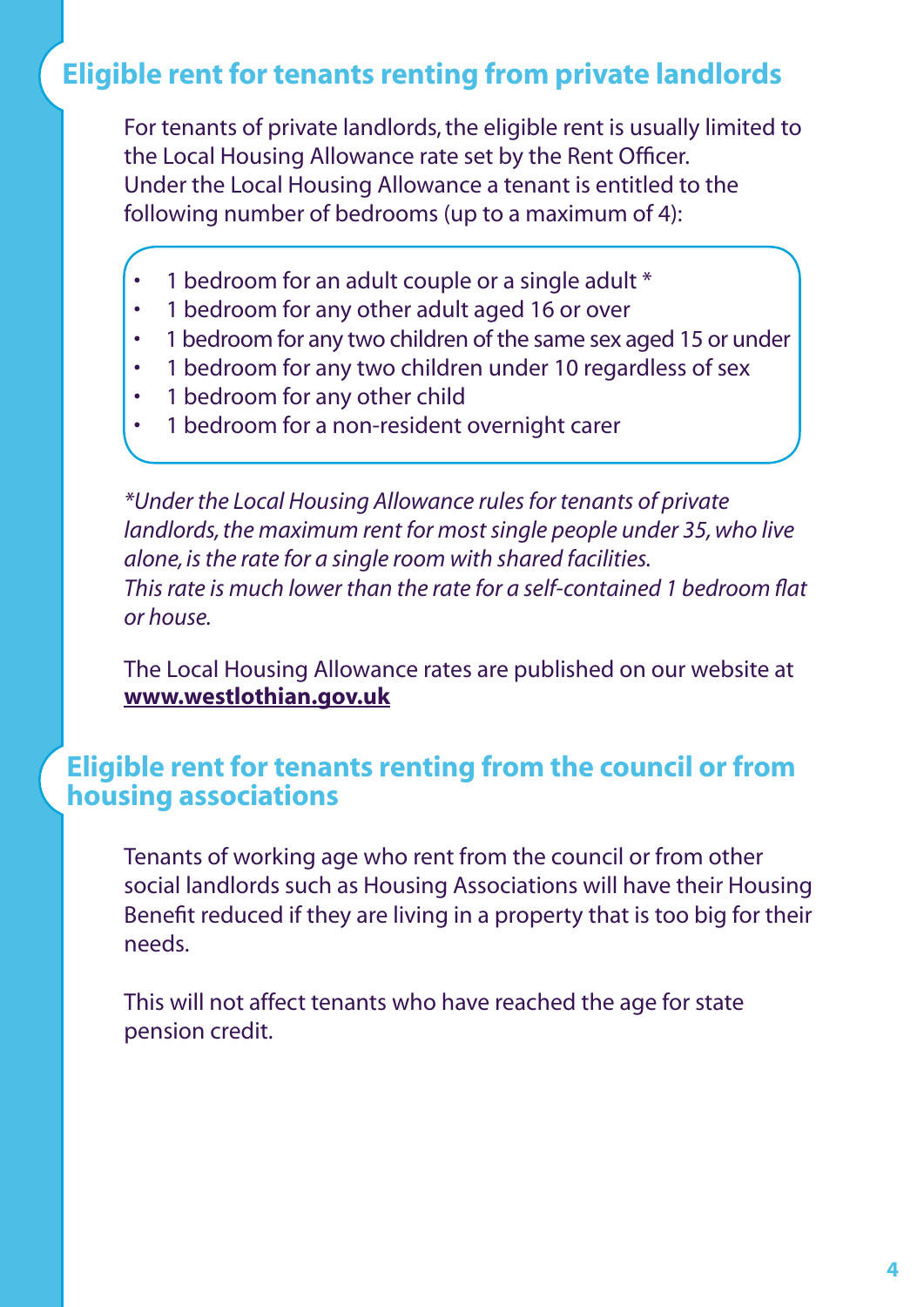### **Housing Benefit for people of working age has been restricted to the number of bedrooms you need**

As from the 1 April 2013 the UK Goverment has introduced size restrictions on the number of bedrooms people need based on the size of their household. For example, if a married couple are the only people who stay in a property that has two bedrooms, they will have one bedroom too many. Under these rules they will be "under-occupying" the property.

Under occupying is where the government believes that you are living in a property that is bigger than you need. Because there is a shortage of family homes across the country, the government is going to reduce the amount of Housing Benefit for people who are under occupying. The aim is to encourage people of working age with bigger homes to downsize, so families needing larger homes can be housed.

 Under these rules you are under occupying your home if you have more bedrooms than you need.

This is the number of bedrooms people are entitled to under these rules:

- 1 bedroom for an adult couple or a single adult
- 1 bedroom for any other adult aged 16 or over
- 1 bedroom for any two children of the same sex aged 15 or under
- 1 bedroom for any two children under 10 regardless of sex
- 1 bedroom for any other child
- 1 bedroom for a non-resident overnight carer

**If you are under occupying your home the amount of Housing Benefit you receive will be reduced and you will have to pay the rest of the rent yourself. The Council will contact you to offer assistance through an award of Discretionary Housing Payment.**

There are two rates of reduction:

If you have one extra bedroom the eligible rent used to work out your Housing Benefit will be reduced by 14%

If you have two or more extra bedrooms the eligible rent used to work out your Housing Benefit will be reduced by 25%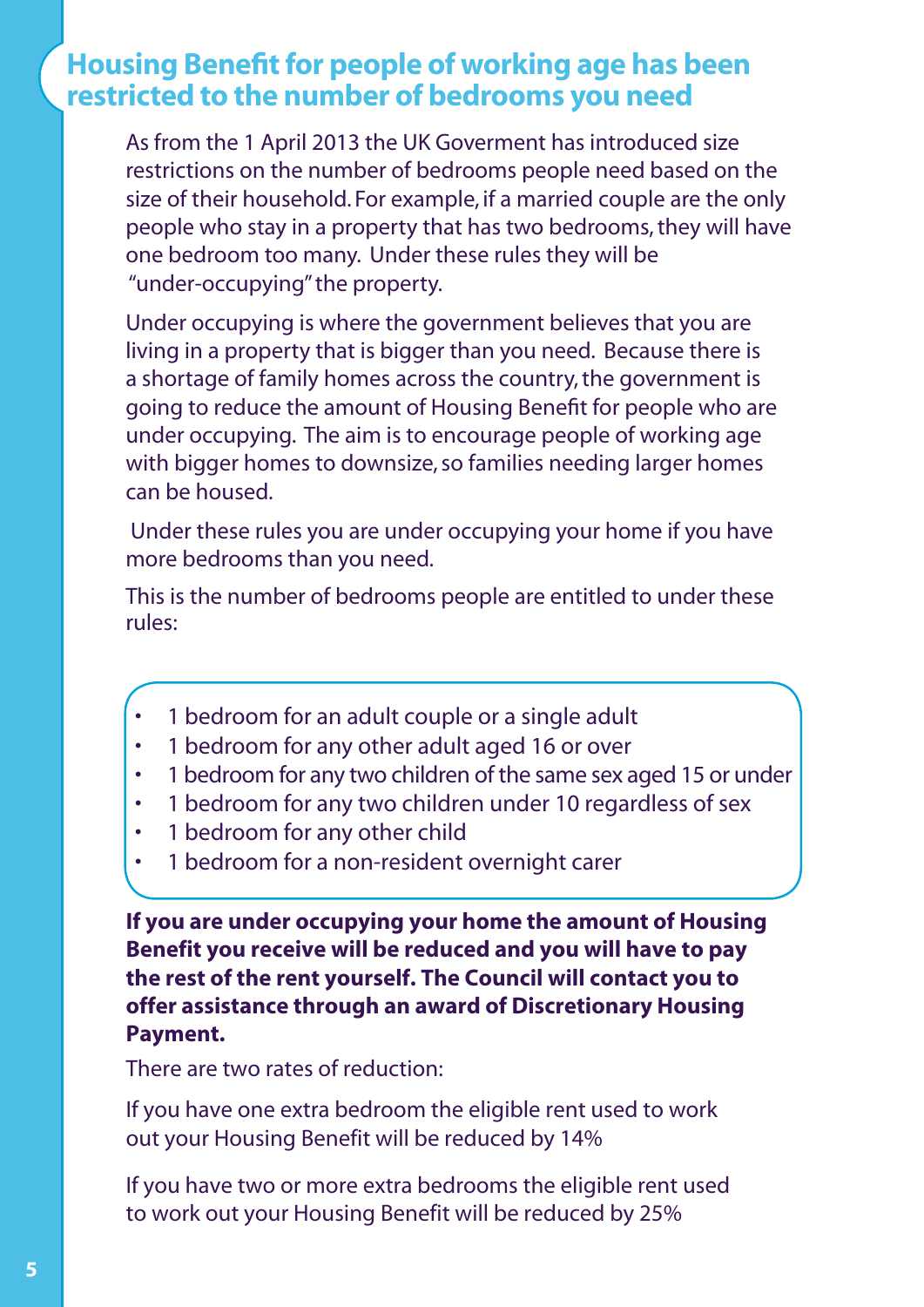# **Explaining some of the items in the benefit award letter**

The items below are the ones we have to use in the letter you receive, showing how your benefit is worked out.

**Applicable amount** is the minimum amount of money the government says you need to live on each week. Your applicable amount is made up of personal allowances and premiums related to the ages and circumstances of you and your household.

**Income** is the amount of money you have coming in each week. We work this out based on the information you give us on your claim form.

**Disregarded Income** is money that is not counted when your Benefit is worked out.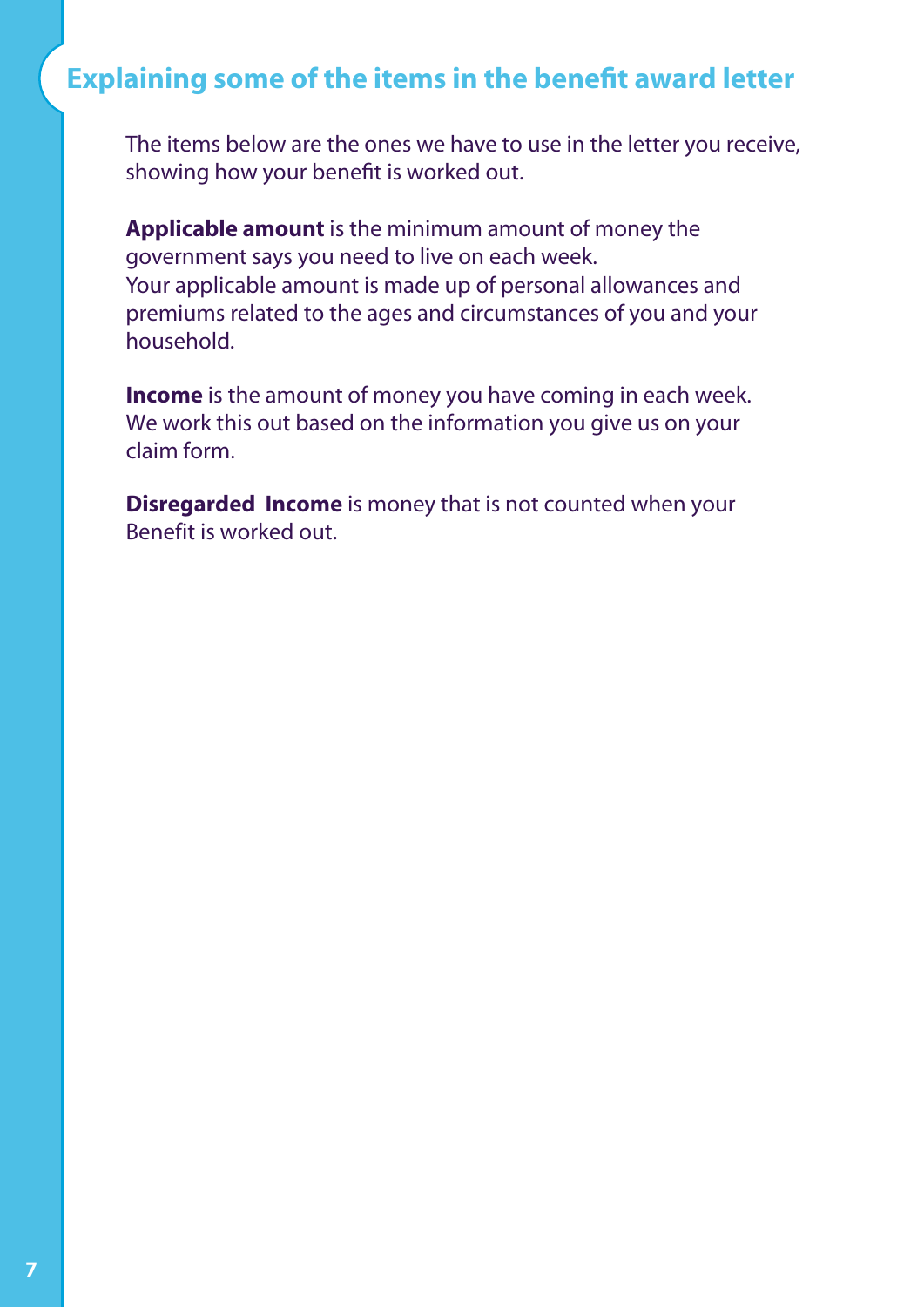# **Working out your Benefit**

There are four basic stages.

- First we calculate your income based on what you have told us. This will be all income from all sources minus any income disregards (if you work we will disregard some of your earnings, but we still need to know all your earnings before we can do this) and some other income disregards. (Such as certain child care costs).
- Then we work out your applicable amount by adding up all the personal allowances and premiums that apply to you and your household.
- We then compare your income with your applicable amount.

**Excess Income** is the amount of your income that is above your applicable amount.

If your income is greater than your applicable amount then we have to take a part of this excess income from your maximum eligible rent or council tax.

**Deduction for Excess Income** is the amount we reduce your Housing Benefit or Council Tax Reduction award by, to take account of your excess income.

This is a percentage set each year. For Housing Benefit the percentage is 65%, for Council Tax Reduction the percentage is 20%

If you are entitled to Income Support or Income-Based Job Seekers Allowance or Income-Related Employment Support Allowance we will not normally have to do all of this. If you get those benefits then you will normally be awarded the maximum eligible rent or council tax, less any non-dependant deductions (see below).

If you are of pension age and are entitled to the Guaranteed Pension Credit then you will normally be awarded the maximum eligible rent or council tax, less any non-dependant deductions (see below).

• Finally we would make any relevant non-dependant deductions to your award. (See pages 2 and 3 for more information about nondependants)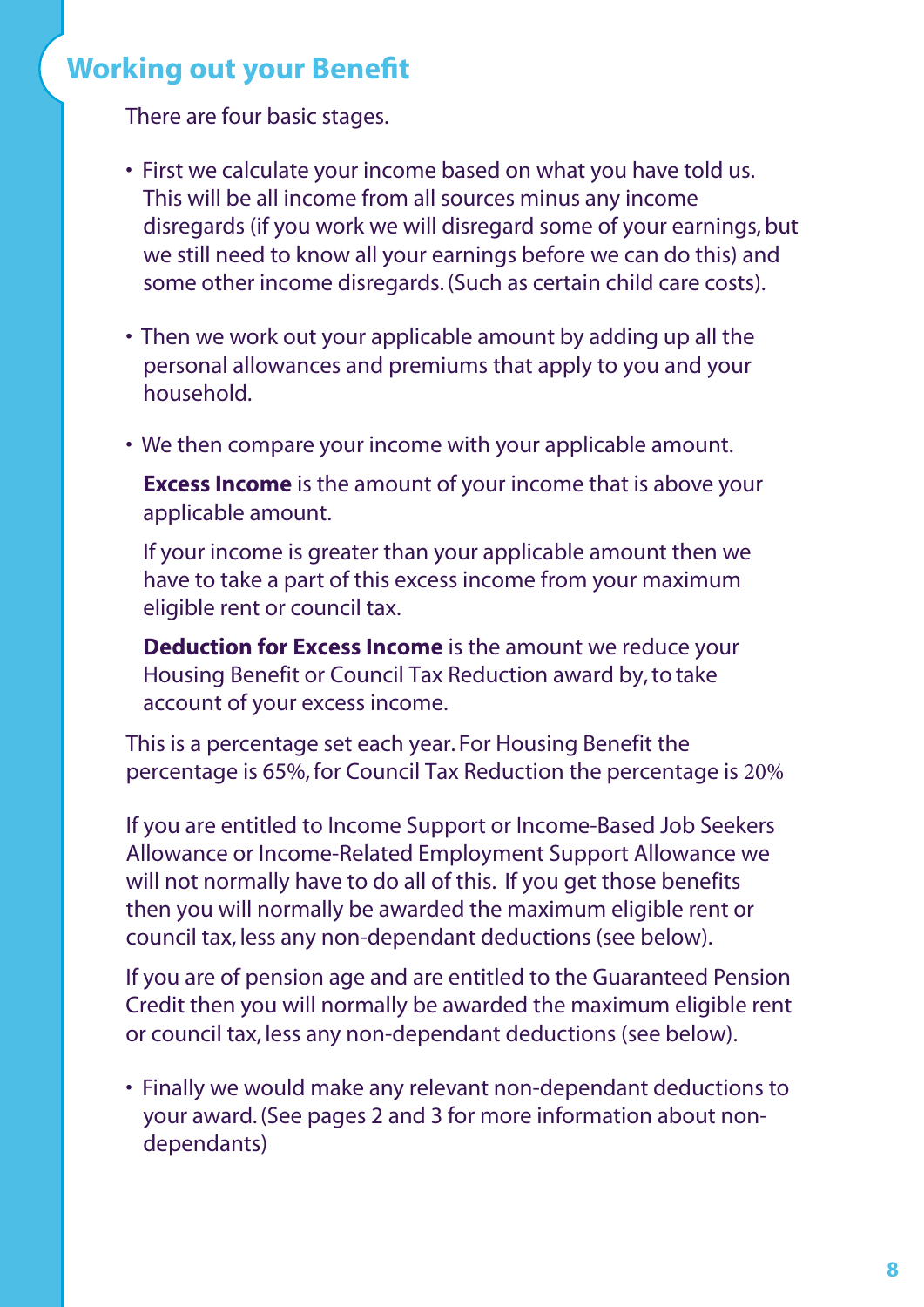# **Getting the Benefit -** *Keeping it right*

**If your circumstances change** in any way, you **must** tell the Benefits Team of the Council straight away.

### **Why?**

Your Housing Benefit award and Council Tax Reduction award has been worked out on the information you gave us on your last claim form. If your circumstances have changed since then, your benefit award might be wrong.

Some changes will mean you get more benefit and some changes means you will get less benefit, but it is always in your interest to tell us of any changes right away – otherwise we may have to claim money back from you later.

#### **Some of the main changes you need to tell us about are:**

### **Changes in your household such as:**

- Someone leaves your home
- Someone moves into your home
- Your family increases
- A child leaves school, or college
- Someone in the house starts work, or stops work
- Someone in the house stops or starts to get Jobseekers Allowance

### **Changes in income and savings such as:**

- The amount of your earnings goes up or down
- The amount of overtime changes
- The amount of Tax Credit you get goes up or down
- The amount or type of benefit you get changes
- Any other income that you have changes

**You also need to tell us about any changes in the income of your partner, and any other people who live in your household**

**£**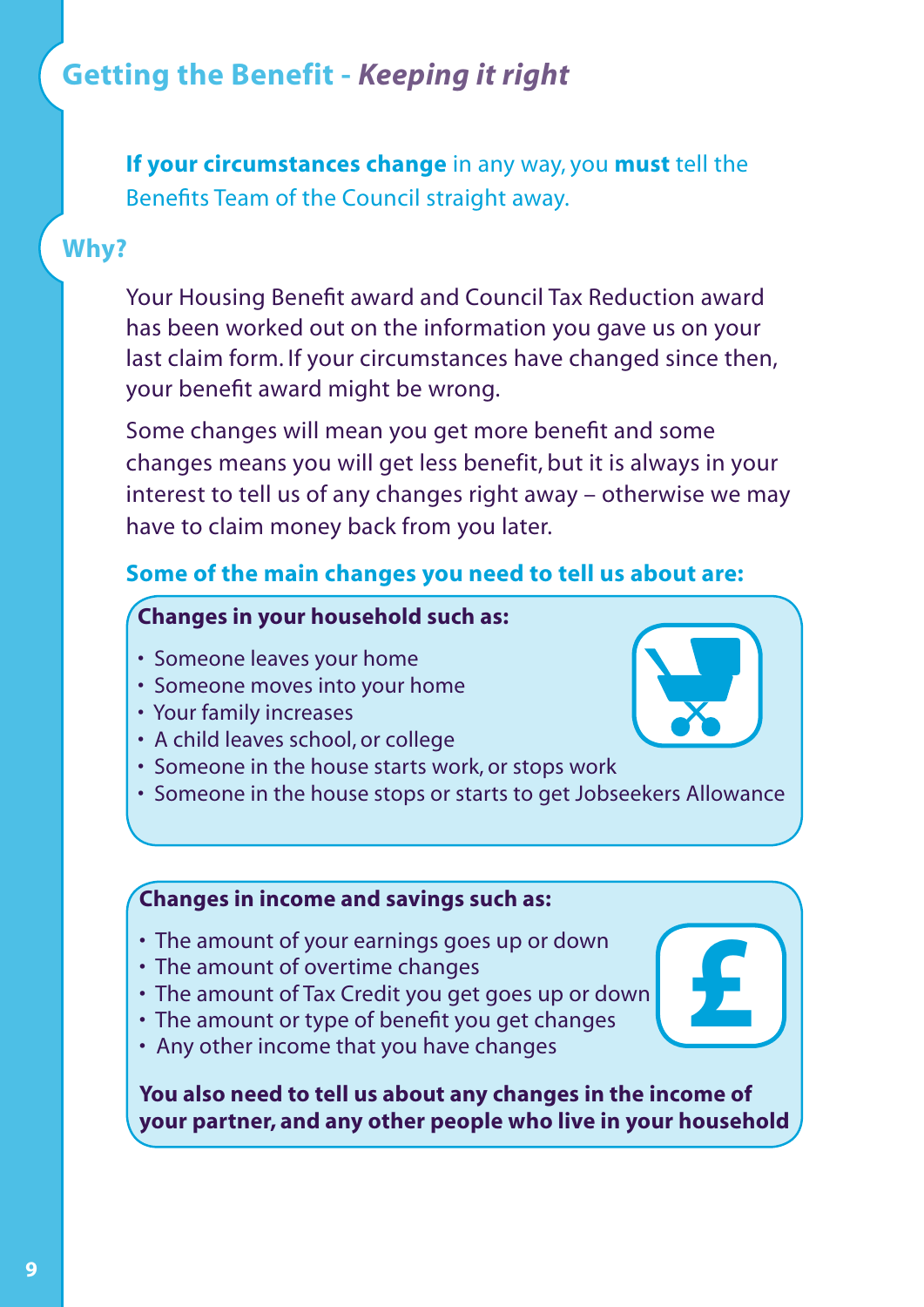### **Tell us about changes in where you live such as:**

- Your rent goes up or down if you are a tenant of a private landlord
- Your tenancy agreement changes
- You move address

### **Other changes which you should tell as about include:**

- You or your partner leave the country
- You are likely to be away from your house for more than 13 weeks

This list tells you about some of the main changes that you need to tell us about, but it doesn't include everything.

### **If you have a change of circumstances and are unsure about whether you need to tell us – Tell us anyway and we will be able to put your mind at rest.**

Remember to tell us about any changes, even if you have already told someone else such as the Jobcentre or another Council department.

Tell us what the change is and when it happened. We will then make sure you get the right benefit or award.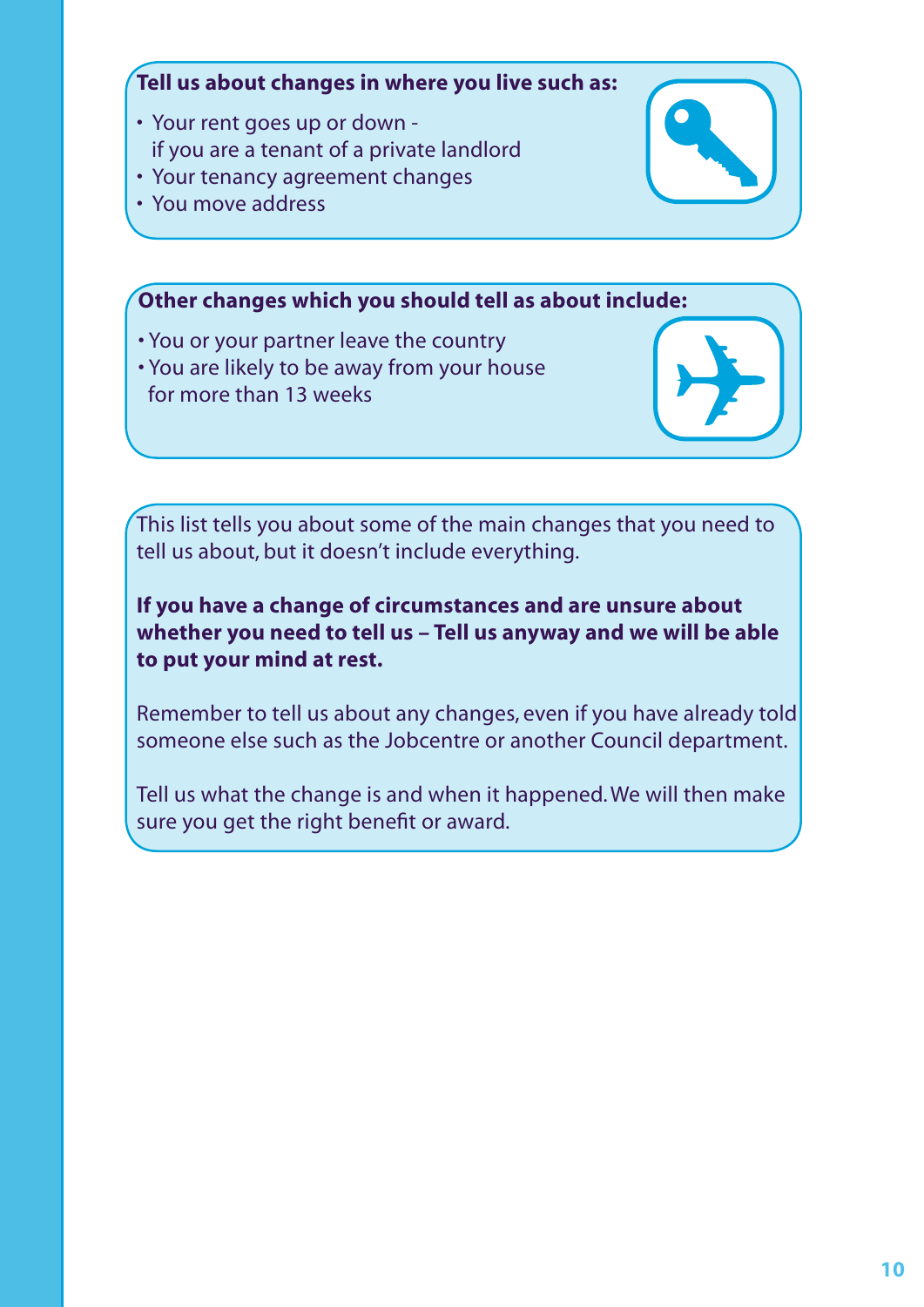# **Reporting a change in your circumstances**

- You can come into any of our local offices to tell us about a • change in your circumstances.
- Tell us what the change is and the date the change happened.
- If the change means you are likely to get more benefit • (such as your earnings being reduced, or a non-dependant • moving out), then you need to bring in proof of the change.

The staff in our local offices can take photocopies of any • documents free of charge and hand you back the originals. They can also help by writing down any changes and asking you to sign the statement.

• If you don't want to use the local office you can write to us at:

#### **Benefits**

Civic Centre Howden South Road Livingston West Lothian EH54 6FF

- You can also telephone us on **01506 280000**
- You can use our online changes of circumstance form on our • website at **www.westlothian.gov.uk**

### **Getting the Benefit -** *Making sure it's right*

#### **What happens if I don't tell you about changes?**

- If you don't tell us, we're likely to go on paying the same rate of benefit or reduction award as before and this may be wrong.
- We may need to change the amount we pay you, or stop your benefit • completely because of a change.
- If you don't tell us, or are slow to tell us, we may have paid too much. We will expect you to pay it back, either by adding the sum to your council tax bill or taking it out of the benefit we're still paying you.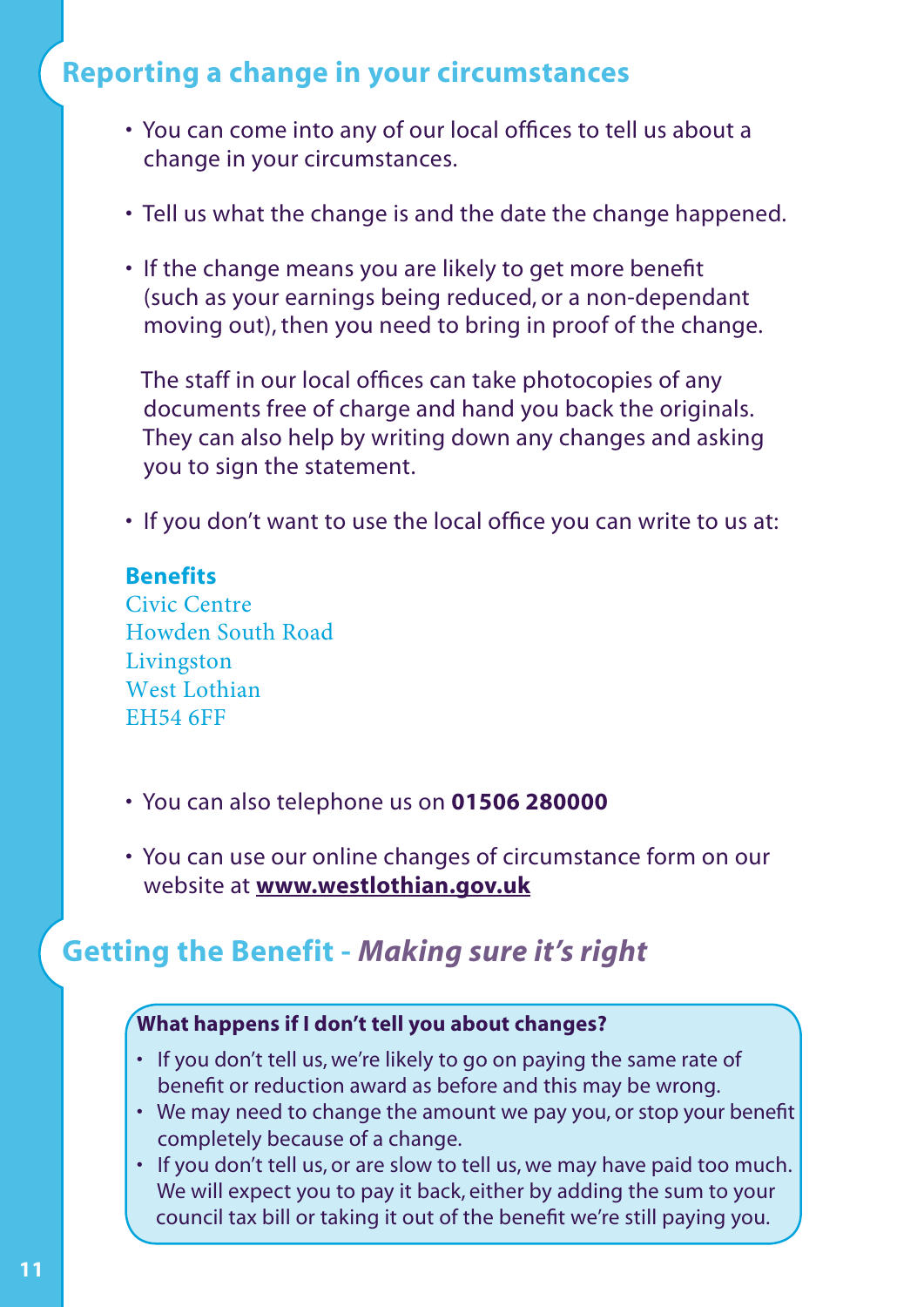# **Getting rid of fraud and error**

Like all councils,West Lothian Council has a duty to stop fraud and error in the Housing Benefit and Council Tax Reduction schemes. Fraud and error cost every council money, and it is the vast majority of honest claimants and council taxpayers who are left to pick up the bill.

To stop fraud and error getting into the system in the first place we must ask everyone for proof of their details when they make a new claim and when we review their claim.We will contact you from time to time to review your claim.

If you wish to report Housing Benefit fraud contact the Department for Work and Pensions National Benefit Fraud helpline on 0800 854 440 (textphone 0800 320 0512).

Housing Benefit fraud can also be reported online to the Department for Work and Pensions Benefit Theft website at **www.gov.uk/report-benefit-fraud**

# **What to do if you think there is a mistake in your benefit or council tax reduction award**

- You can **phone** us and we will explain how we have worked • out your benefit. The number is 01506 280000.
- You can **write** to us asking for a statement of the reasons for our decision. You must sign this letter.
- You can **write** to us asking us to look at the decision again. You must do this within one month of receiving your award letter.
- You can **write** to us appealing against our decision. You must • do this within one month of receiving your benefit award letter. You must sign your appeal letter and give reasons why you think the decision is wrong.